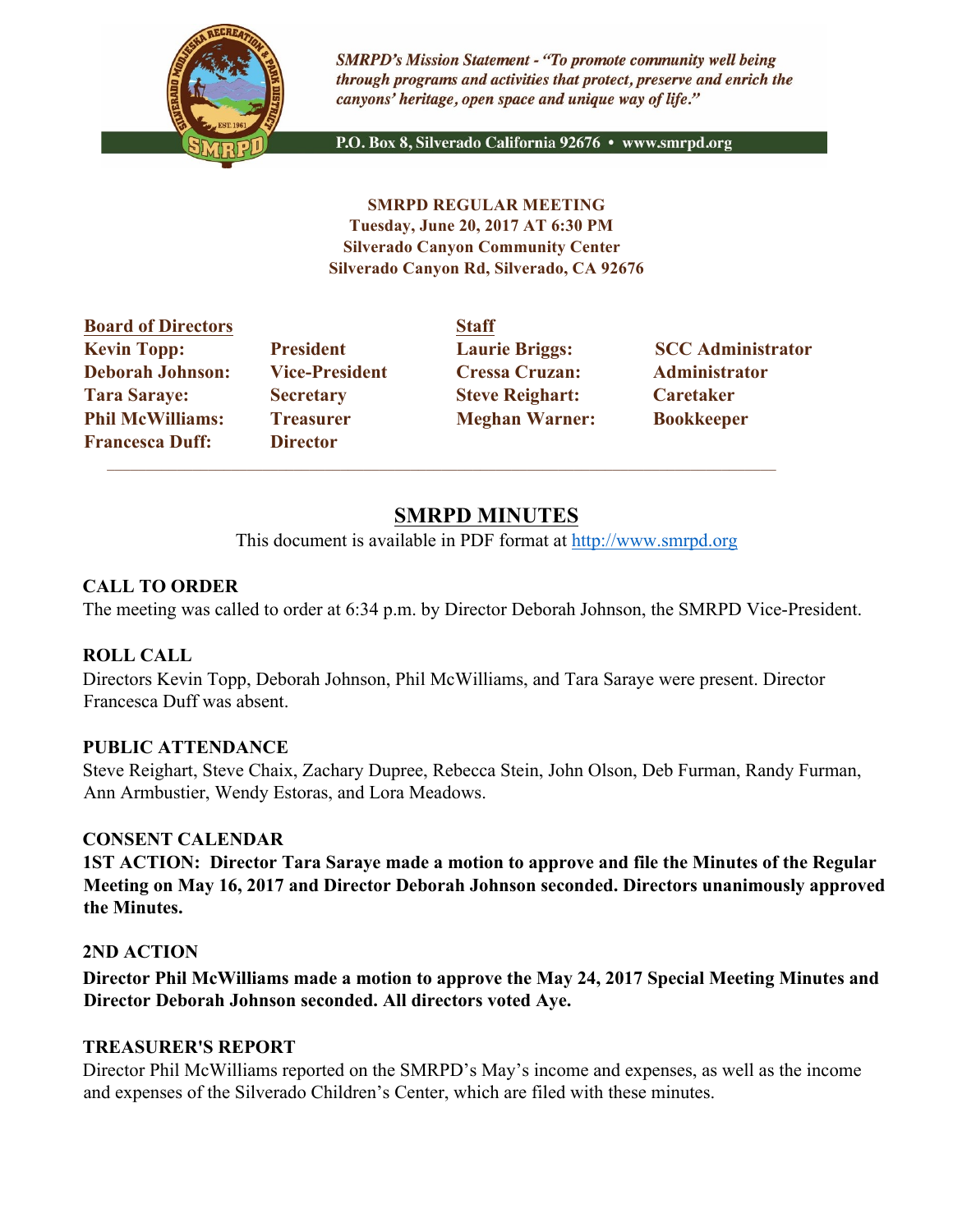### **3RDACTION: Director Kevin Topp made a motion to approve the Treasurer's May report and financials and Director Deborah Johnson seconded. All Directors voted Aye.**

There were no public comments on 2016-2017 proposed budget.

# **4TH ACTION**:

**Director Phil McWilliams made a motion to approve the 2017-2018 SMRPD budget. Director Kevin Topp seconded. All directors said Aye.**

# **OTHER DISTRICT BUSINESS**

OC Public Works is looking for support on a Tree Preservation Ordinance. SMRPD agreed with the recommendation to move ahead with the ordinance.

**5TH ACTION: Director Deborah Johnson made a motion to write a letter of support for the Tree Preservation Ordinance and Director Phil McWilliams seconded. All directors voted Aye.** Director Phil McWilliams will write a draft letter for review.

Verizon received the SMRPD proposal and the Board should be hearing from them soon. A special meeting will be held if needed.

Community members and the Modjeska Canyon Community Garden Club discussed the need for a community garden. It would be located at the back of the Silverado Children's Center driveway. To start the project, they need six 12-foot-long raised beds, hose bibs, and fencing. Theses would not be individual's planter boxes, but shared with the community. A butterfly garden can also be added. This will be an asset to the Children's Nature School. Gardeners are looking for funds from SMRPD and the community will do the work. There are several landscape experts that can help determine what plants work best at what season. There will be challenges with the local wildlife.

**6TH ACTION: Director Deborah Johnson made a motion to authorize up to \$4,000 for the Community Garden and Director Phil McWilliams seconded. All directors voted Aye.** 

**7TH ACTION: Director Phil McWilliams made a motion to table Action Item B under the Treasurer's Report and Director Kevin Topp seconded. All Directors voted Aye.**

# **SILVERADO CHILDREN'S CENTER (SCC) OVERSITE COMMITTEE**

Director Tara Saraye reported on the Silverado Children Center and informed the Board of enrollments. There will be a decrease in enrollment this summer due to students going into kindergarten and summer break.

# **FACILITIES COMMITTEE**

Director Kevin Topp posted a thank you and picture of the newly painted mural on the Modjeska ball wall to thank all for the Modjeska people who helped. Director Deborah Johnson is ordering two benches for the park. There will be a community meeting in Modjeska to discuss projected improvements and get community input.

**8TH ACTION: Director Kevin Topp made a motion to add a \$150 cancelation fee to the facility rental policy for large or special events. Director Deborah Johnson seconded. All Directors voted Aye.**